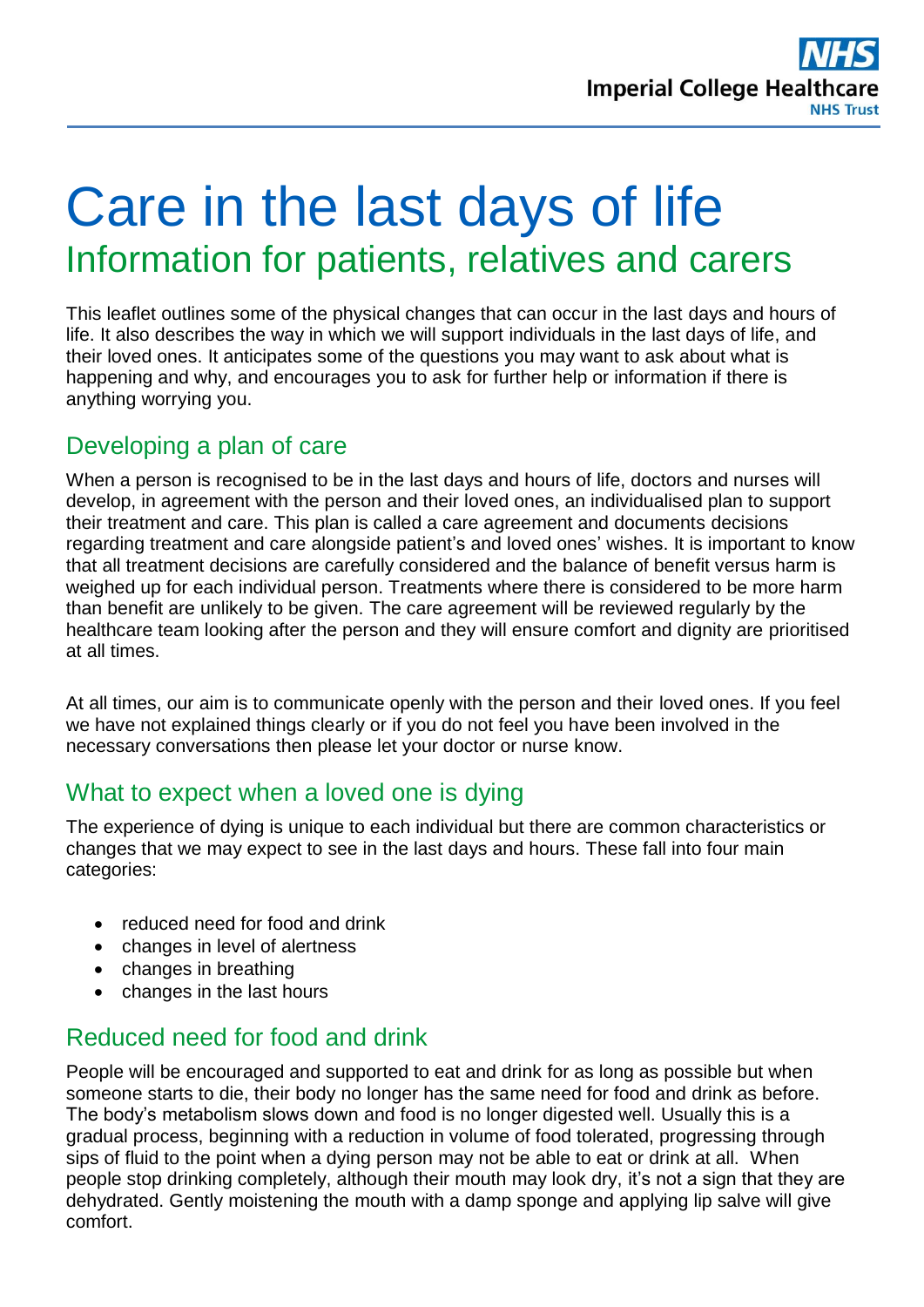It can be hard to accept a person's lack of interest in food and drink even when you know that the person is dying, as it's a physical sign that they are not going to get better. Nevertheless, you can still support your loved one by offering them food and drink for pleasure and comfort when they wish it. We will offer you advice on the safest way to do this for your loved one.

## Changes in level of alertness

For most, as someone starts to die, changes in level of alertness happen gradually. People spend more and more time asleep and when they are awake they are often drowsy and show less interest in what is going on around them. Despite being less alert, hearing the familiar voices of family and friends at this time can be reassuring and comforting. It is important that family and friends, in pairs or small groups, are able to spend more time with loved ones as they are dying.

# Changes in breathing

Towards the end of life, as the body becomes less active, the demand for oxygen lessens. People who suffer from breathlessness are often concerned that they may die fighting for breath but, in fact, breathing eases as they enter the last days of life.

Breathing problems can be made worse by feelings of anxiety but the knowledge that someone is close at hand is reassuring. Sitting quietly and holding your loved one's hand can make a real difference.

Occasionally in the last hours of life breathing can sound noisy or have a rattle sound. This is due to a build-up of secretions in the person's airways which they are no longer able to swallow or cough up. Medication may be used to reduce the build-up and changes of position may also help. The noisy breathing can be upsetting to family and friends but it doesn't appear to distress the dying person.

# Changes in the last hours

When death is very close (within hours or minutes) the breathing pattern may change. Sometimes there are long pauses between breaths or the abdominal muscles (tummy) will take over the work, so the tummy rises and falls instead of the chest. Breathing may appear more laboured but is unlikely to cause distress to the dying person at this stage. The dying person will be closely monitored throughout to ensure they are comfortable.

Occasionally, people may become more agitated as death approaches. If this happens staff on the ward will assess your loved one and talk to you about it. They will ensure that pain and other symptoms are well-controlled and give sedating medication to help them relax where appropriate.

If your religion or culture has particular rituals that should be performed near the time of death, please consider making arrangements for these to take place as these changes are happening.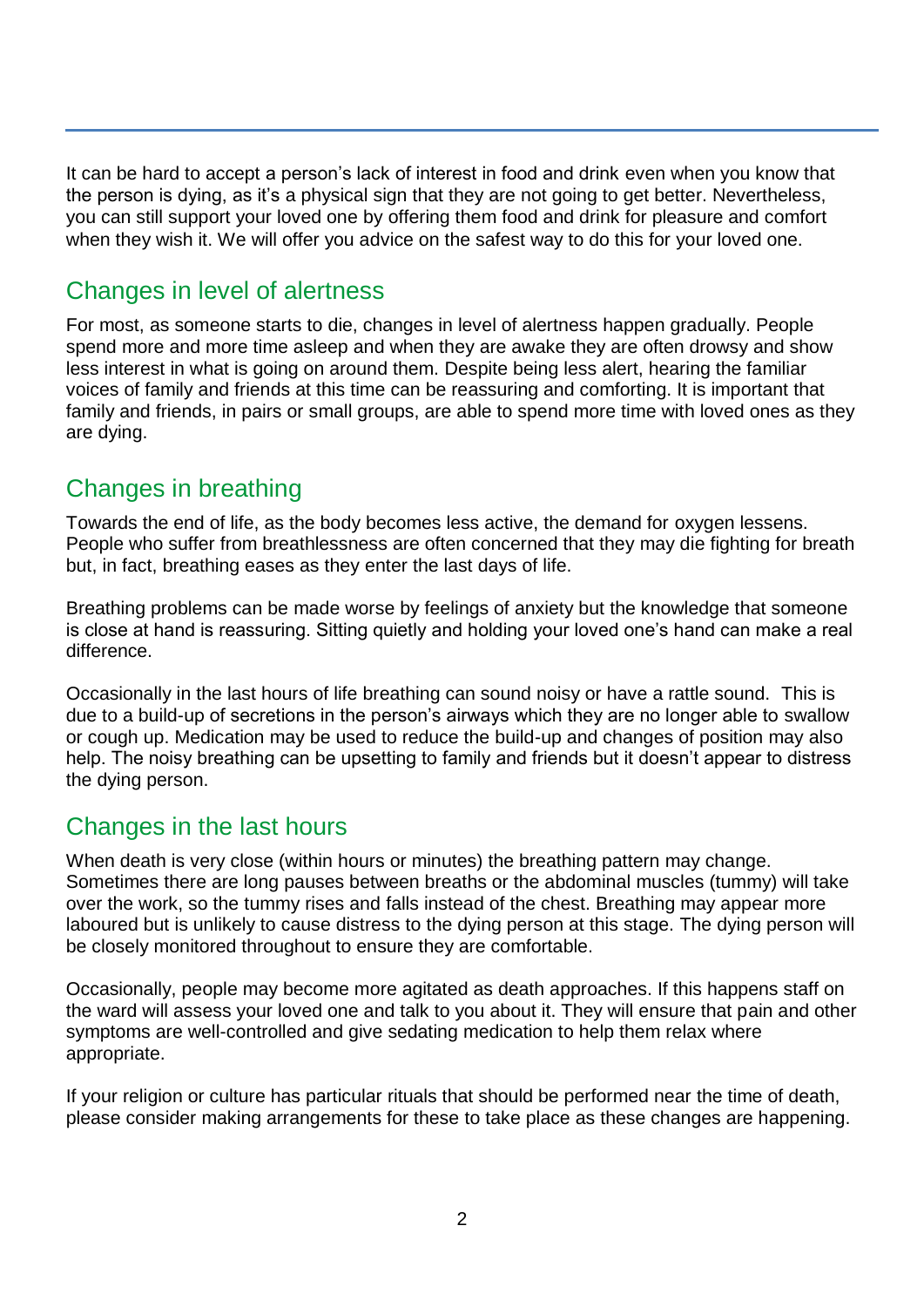The skin can become pale and moist and slightly cool before death.

Most people do not wake from sleep but die peacefully, comfortably and quietly.

# What happens after a person has died?

After a person has died the nurses will wash and prepare the body on the ward before transfer to the mortuary. Loved ones can help with this - please let your nurse know if you would like to do so. If there are specific faith or religious requirements regarding care of the body after death, e.g. washing for religious purposes, these should take place at a place of worship or funeral directors who are equipped to do this in line with religious requirements.

Once the body has left the ward, contact details for the next of kin will be given to the bereavement office. The bereavement office will contact the next of kin on the working day following the death to discuss next steps. These steps routinely involve the Medical Examiner service; a team of independent senior clinicians who examine all deaths and will confirm the cause of death with the next of kin. Further information on the next steps can be found in our bereavement leaflet.

### How we can help

This is likely to be a difficult and painful time for you as you lose someone you love or have cared for. It can be hard to know what to say, how to help or what to do. Nurses, doctors and other staff are there to help you work through your worries and concerns and to offer you care and support. We hope that you will talk to us if there is anything on your mind.

# Additional information and support

#### **Chaplaincy service**

The chaplaincy team is made up Anglican, Jewish, Muslim, and Roman Catholic chaplains and has contacts in the community to provide for the needs of other religious communities. The team is happy to make contact with and arrange a visit by a representative of a community known personally to the patient or those who are close to them.

We offer confidential religious, spiritual and pastoral care to all patients and visitors between 09.00 and 17.00 with a 24/7 urgent out-of-hours on-call service. To request a visit, speak to a member of your care team and ask them to contact the on-call chaplain. Patients can also call directly on **020 3312 1508** where you can leave a message but please be aware you may not receive a response until the next working day.

#### **Interpreting services**

Discussions and decisions about treatment options can be challenging, especially if English is not your first language or if you don't have good support networks. If you need a language or British Sign Language interpreter please let your care team know and they will organise this for you.